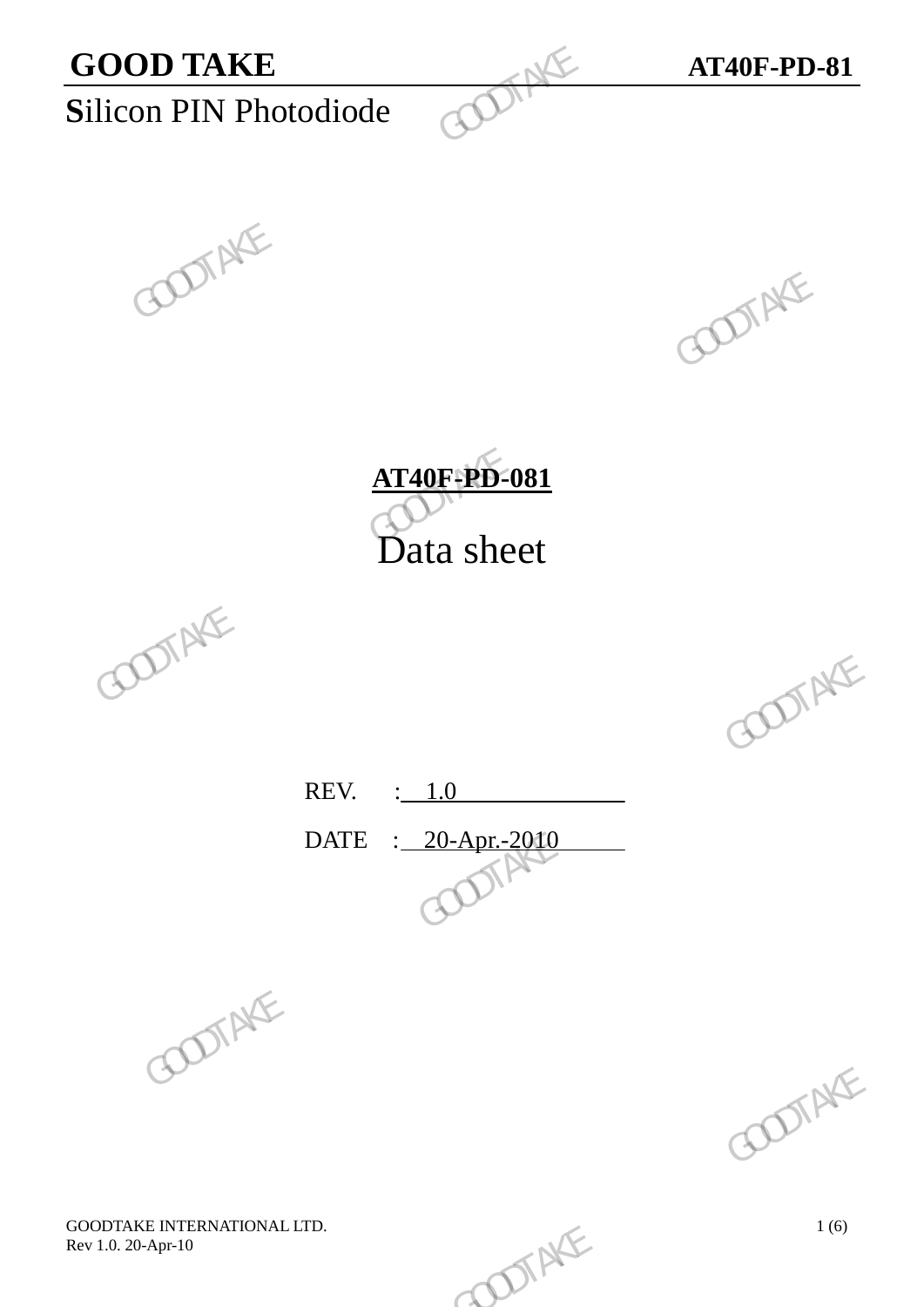# **GOOD TAKE AT40F-PD-81**<br>**Features:**

#### **Features:**

- Fast Response Time.
- $\bullet$  High Photo Sensitivity.
- Suitable for visible and near infrared radiation.
- **P**b free
- The Product itself will remain within RoHS Compliant version.

#### **Descriptions:**

- AT40F-PD-81 is a high speed and high sensitive silicon PIN photodiode with exceptionally stable characteristics and high illumination sensitivity. GOOD TAKE<br>
Features:<br>
• Fast Response Time.<br>
• High Photo Sensitivity.<br>
• Suitable for visible and near infrared radiation.<br>
• Pb free<br>
• The Product itself will remain within RoHS Com<br>
Descriptions:<br>
• AT40F-PD-81 is a hi The Product itself will remain within RoHS Compliant version.<br>
Descriptions:<br>
• AT40F-PD-81 is a high speed and high sensitive silicon PIN photodiode were<br>
exceptionally stable characteristics and high illumination sensit
	- Device is molded in clear epoxy package with a quadrate side view .

## **Applications:**

- High Speed Photo Detector.
- Copier
- Game machine.

# **Internal Circuit:**





GOODTAKE INTERNATIONAL LTD.<br>
Rev 1.0. 20-Apr-10 2 (6) Rev 1.0. 20-Apr-10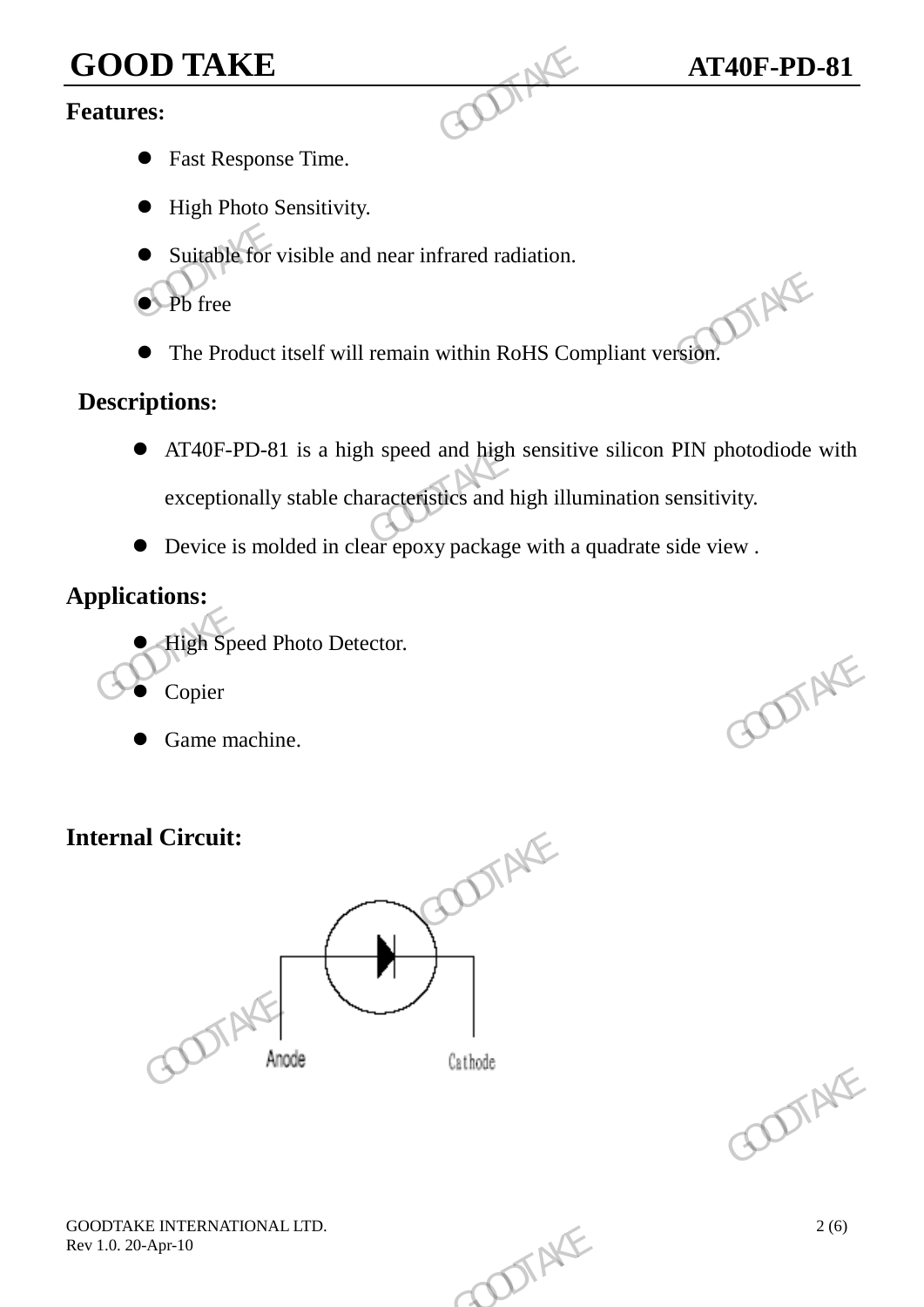#### **Absolute Maximum Ratings at Ta=25**℃

| <b>GOOD TAKE</b>                   |               |                                    | <b>AT40F-PD-81</b> |
|------------------------------------|---------------|------------------------------------|--------------------|
| Absolute Maximum Ratings at Ta=25℃ |               |                                    |                    |
| <b>Parameter</b>                   | <b>Symbol</b> | <b>Ratings</b>                     | Unit               |
| <b>Power Dissipation</b>           | <b>PD</b>     | 215                                | mW                 |
| <b>Reverse Breakdown Voltage</b>   | V(BR)         | 35                                 | V                  |
| <b>Operating Temperature</b>       | <b>Topr</b>   | $-25^{\sim}+85$                    | $\gamma$           |
| <b>Storage Temperature</b>         | <b>Tstg</b>   | $-40$ $\sim$ +100                  | $\mathcal{C}$      |
| <b>Soldering Temperature</b>       | <b>Tsol</b>   | 270℃ for 6 sec Max (2mm from Body) |                    |

# **Typical Electrical & Optical Characteristics**(**Ta=25**℃)

| <b>Operating Temperature</b>                          |                   |                                        | <b>Topr</b>              | °C<br>$-25 - +85$                        |                                    |                                            |  |
|-------------------------------------------------------|-------------------|----------------------------------------|--------------------------|------------------------------------------|------------------------------------|--------------------------------------------|--|
|                                                       |                   |                                        |                          |                                          |                                    |                                            |  |
| <b>Storage Temperature</b>                            |                   |                                        | <b>Tstg</b>              | $^\circ \! \! \mathrm{C}$<br>$-40$ ~+100 |                                    |                                            |  |
| <b>Soldering Temperature</b>                          |                   |                                        | <b>Tsol</b>              |                                          | 270℃ for 6 sec Max (2mm from Body) |                                            |  |
| Typical Electrical & Optical Characteristics (Ta=25℃) |                   |                                        |                          |                                          |                                    |                                            |  |
| <b>Parameter</b>                                      | <b>Symbol</b>     | Min.                                   | <b>Type</b>              | Max.                                     | Unit                               | <b>Test Condition</b>                      |  |
| <b>Reverse Light Current</b>                          | IL                | 35                                     | 45                       |                                          | $\mu A$                            | $VR=5V, \lambda p=940$ nm<br>$Ee=1mW/cm^2$ |  |
| <b>Reverse Dark Current</b>                           | I <sub>D</sub>    |                                        | $\boldsymbol{2}$         | 30                                       | nA                                 | $VR=10V, \lambda p=940nm$<br>$Ee=0mW/cm^2$ |  |
| <b>Reverse Breakdown</b><br><b>Voltage</b>            | <b>VBR</b>        | 35                                     |                          |                                          | $\mathbf{V}$                       | IR= $100 \mu A$<br>$Ee=0mW/cm2$            |  |
| Wavelength of peak<br>sensitivity                     | $\lambda_{\rm p}$ |                                        | 940                      |                                          | nm                                 |                                            |  |
| Range of spectral band<br>witdth                      | $\lambda$         | 430                                    | $\overline{\phantom{a}}$ | 1100                                     | nm                                 |                                            |  |
| <b>Rise Time</b>                                      | <b>Tr</b>         |                                        | 50<                      |                                          | $\mathbf{ns}$                      | $V_R = 10V$                                |  |
| <b>Fall Time</b>                                      | $T_f$             |                                        | 50                       |                                          | $\mathbf{ns}$                      | $\lambda p = 940$ nm<br>$R_L = 1000\Omega$ |  |
| <b>Total Capacitance</b>                              | $C_{T}$           |                                        | 25                       |                                          | $P_{F}$                            | $V_R = 3V$<br>$Ee=0mW/cm^2$<br>$f=1.0$ MHZ |  |
| <b>View Angle</b>                                     | $2\theta$ 1/2     | $\scriptstyle\cdots\scriptstyle\cdots$ | 65                       | $\qquad \qquad \cdots$                   | $\bullet$                          | $I = 20mA$                                 |  |
|                                                       |                   |                                        |                          |                                          |                                    |                                            |  |
| GOODTAKE INTERNATIONAL LTD.<br>Rev 1.0. 20-Apr-10     |                   |                                        |                          | DIENE                                    |                                    | 3(6)                                       |  |
|                                                       |                   |                                        |                          |                                          |                                    |                                            |  |
|                                                       |                   |                                        |                          |                                          |                                    |                                            |  |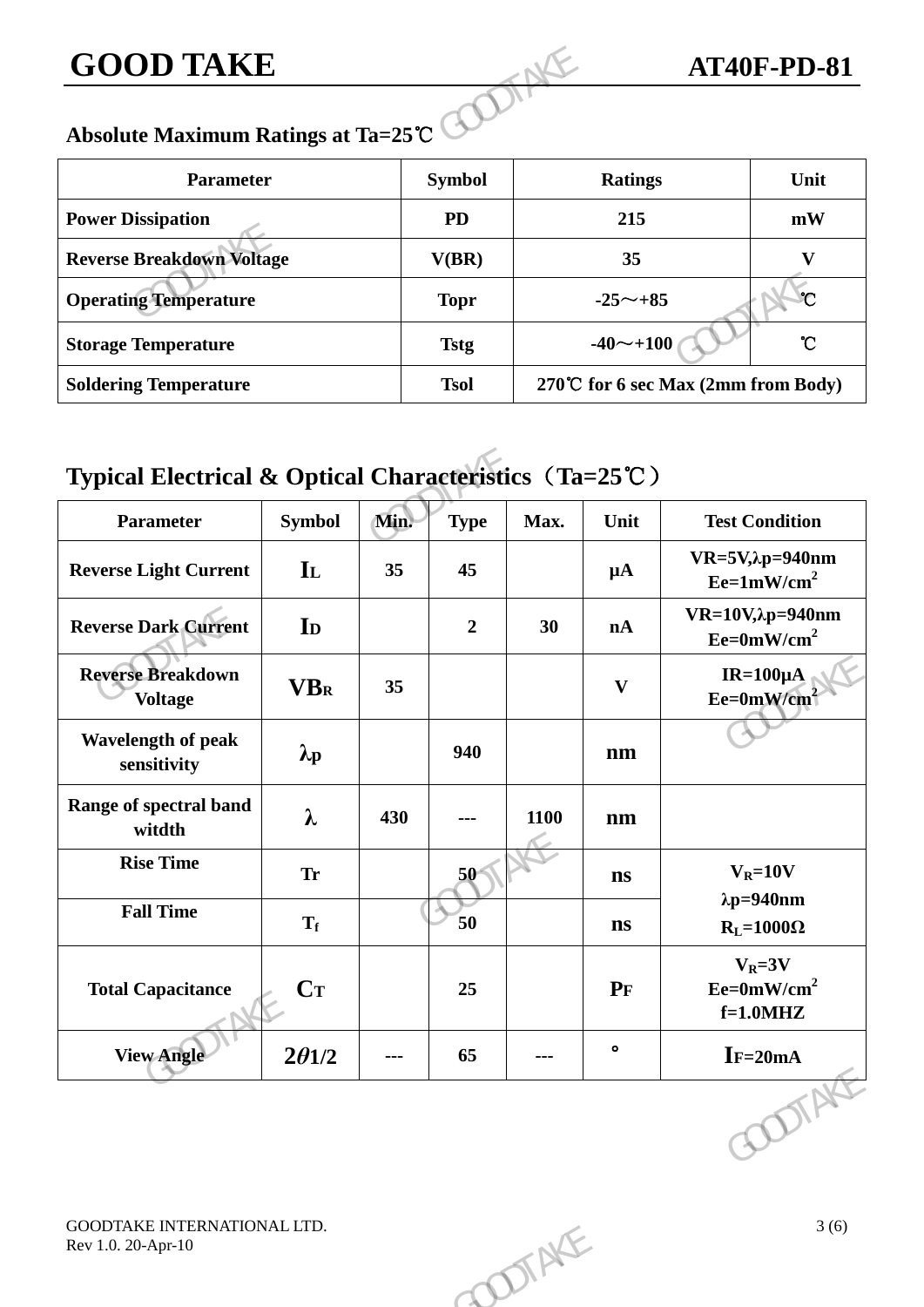#### **Basic Characteristics** (T<sub>amd</sub>=25℃, unless otherwise specified)

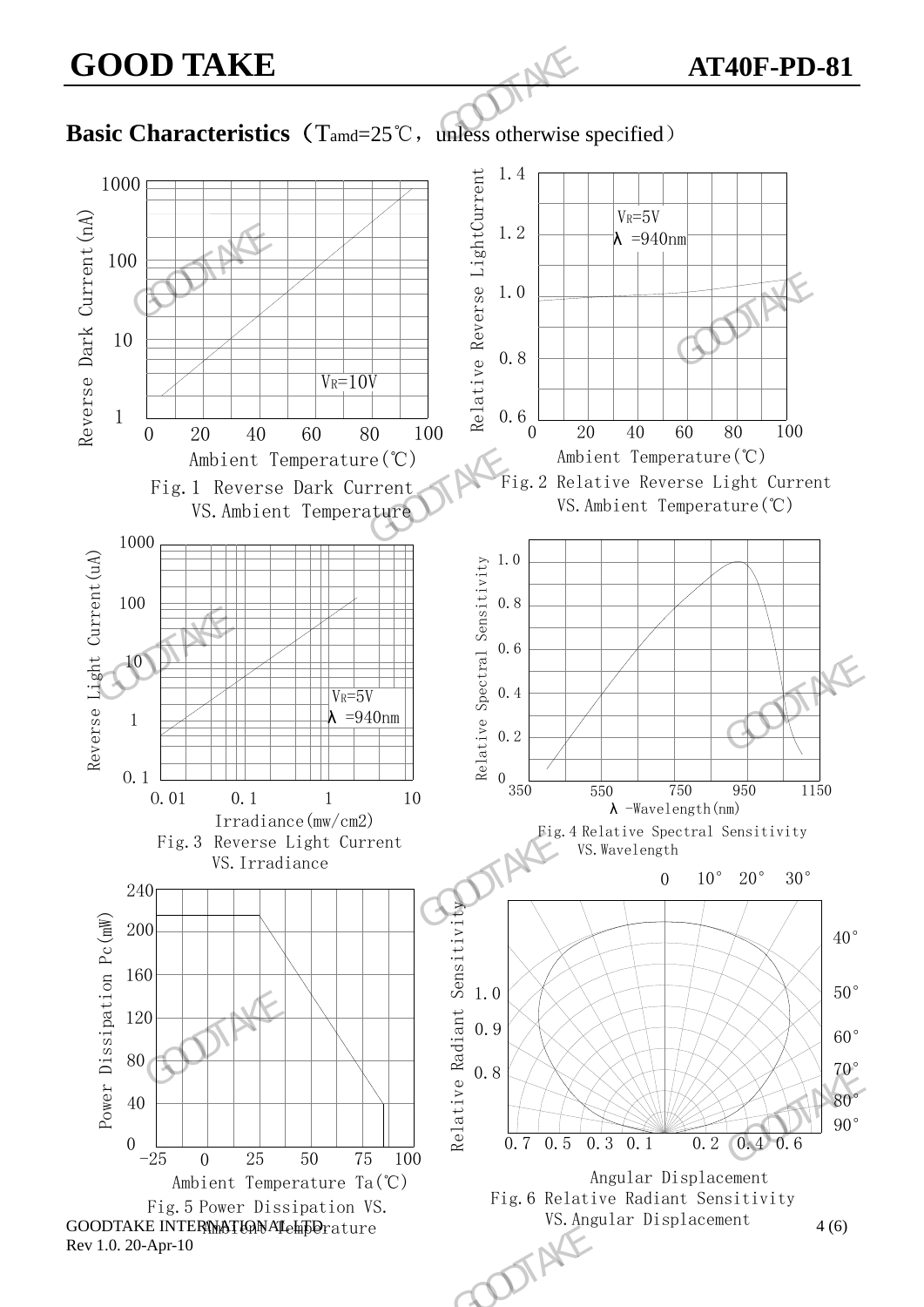

## **Reliability Test Items and Conditions**:

| NO<br><b>Item</b>       |                             |                                                   | <b>Test</b>               | <b>Sample</b> | <b>Test</b>     |
|-------------------------|-----------------------------|---------------------------------------------------|---------------------------|---------------|-----------------|
|                         |                             | <b>Test Conditions</b>                            | Hours/Cycle               | Quantity      | <b>Result</b>   |
| $\mathbf{1}$            | <b>Solder Heat</b>          | TEMP: $270^{\circ}\text{C} \pm 3^{\circ}\text{C}$ | <b>10 SEC</b>             | 11 pcs        | <b>ODEFECT</b>  |
| $\overline{2}$          | <b>Temperature Cycle</b>    | $H: +85^{\circ}C$ 60min                           | 16 cycles<br>$22$ pcs $($ |               | <b>O DEFECT</b> |
|                         |                             | 10min                                             |                           |               |                 |
|                         |                             | $L: -25^{\circ}C$ 60min                           |                           |               |                 |
| $\mathbf{3}$            | <b>Thermal Shock</b>        | $H: +85^{\circ}C$ 30min                           | 10 cycles                 | 11 pcs        | 0 DEFECT        |
|                         |                             | 30 <sub>sec</sub>                                 |                           |               |                 |
|                         |                             | $L: -25^{\circ}C$ 30min                           |                           |               |                 |
| $\overline{\mathbf{4}}$ | <b>High Temperature</b>     | TEMP: +85°C                                       | <b>1000 HRS</b>           | 22 pcs        | 0 DEFECT        |
|                         | <b>Storage</b>              |                                                   |                           |               |                 |
| 5                       | <b>Low Temperature</b>      | <b>TEMP: -25℃</b>                                 | <b>1000 HRS</b>           | 22 pcs        | 0 DEFECT        |
|                         | <b>Storage</b>              |                                                   |                           |               |                 |
| 6                       | <b>High Temperature</b>     | 85℃/93% RH                                        | <b>1000HRS</b>            | 22 pcs        | 0 DEFECT        |
|                         | <b>High Humidity</b>        |                                                   |                           |               |                 |
|                         | <b>Storage</b>              |                                                   |                           |               |                 |
|                         |                             |                                                   |                           |               |                 |
|                         |                             |                                                   |                           |               |                 |
|                         | GOODTAKE INTERNATIONAL LTD. |                                                   |                           |               | 5(6)            |
|                         | Rev 1.0. 20-Apr-10          |                                                   |                           |               |                 |
|                         |                             |                                                   | <b>ODTAKE</b>             |               |                 |
|                         |                             |                                                   |                           |               |                 |